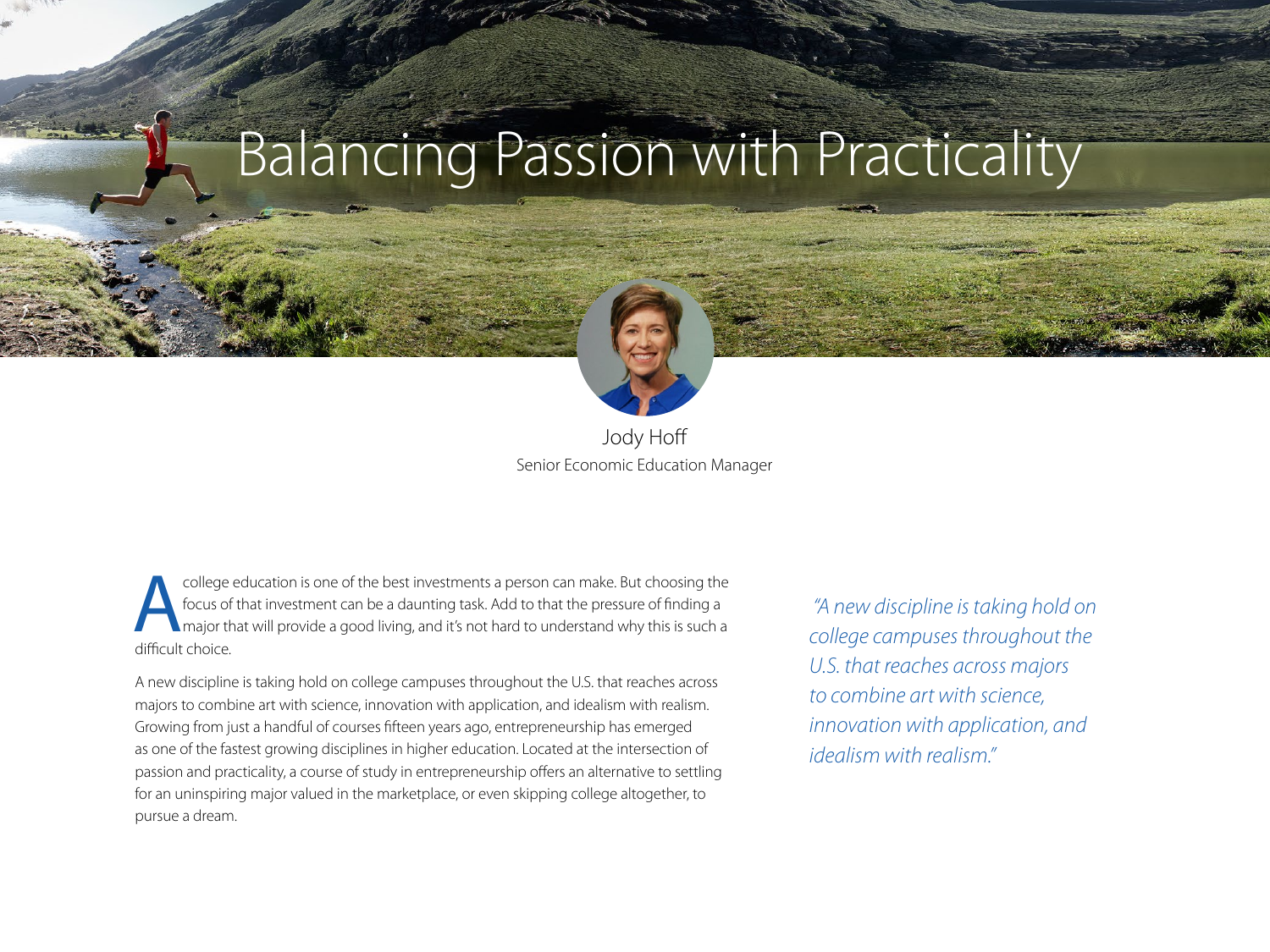

# Throw Out the Textbook

Instead of passing on college, potential entrepreneurs are learning the real-world skills needed to launch a start-up while studying subjects that may help them change the world. Understanding that launching a business is distinctly different from managing one, entrepreneurship educators recognized the need for a very different approach—an experience-based approach—that infuses the dynamism and risk-taking of a start-up into the learning environment.

"We've learned much more through experience, good and bad, and by talking to people in the real world rather than just sitting in a classroom," says Aaron Gagleard, co-founder of Bosse Tools, in discussing how he and Founder Stephen Walden are learning how to take their patented 360-degree shovel handle to market.

Nowhere else on campus is there a more dynamic approach to hands-on learning than in the department that teaches entrepreneurship. A number of experience-based activities and support systems are typically offered to help students acquire the skills they need to launch a new enterprise. Among these are student competitions, dedicated campus development space for incubating start-ups, and role model programs.

#### *Student Competitions*

Business plan competitions give student entrepreneurs the chance to put their innovative ideas to the test by creating business plans and presenting their ideas for new ventures. Integrating classroom instruction, teamwork, and original ideas, student teams compete to see which venture has the most promise. Pitch competitions take the business plan idea and eliminate everything but the most essential aspects—the problem and the solution. The pitch is then delivered in a tightly timed and exciting forum where judges, instructors, and peers rate the presentations.

Designed to prepare student entrepreneurs for the real life rigors of selling their ideas, competitions provide a supportive but challenging environment in which to validate ideas and practice effective communication. Often, the top-performing teams are provided seed funding for their projects and the chance to advance to regional and national competitions.



*"Business plan competitions give student entrepreneurs the chance to put their innovative ideas to the test by creating business plans and presenting their ideas for new ventures."*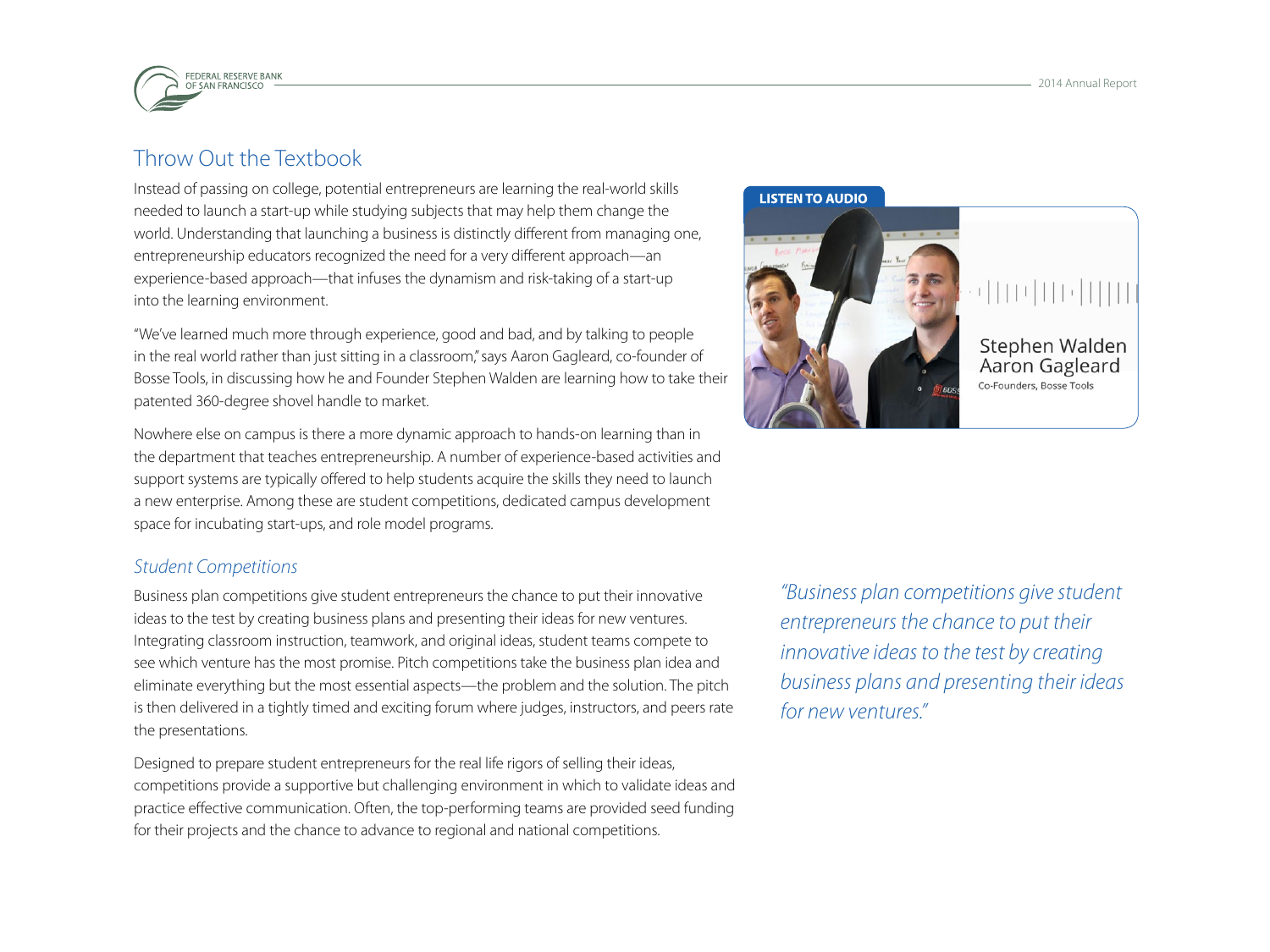

#### *Development Space*

Students around the country are moving their enterprises out of the dorm room and into an entrepreneur-friendly environment with dedicated work space and ample access to faculty support and community mentors. Often referred to as accelerators, hatcheries, or incubators, these entrepreneurship laboratories are provided rent-free to support and encourage student entrepreneurs. Working alongside other teams, students turn their ideas into reality by experimenting with new designs and fabricating prototypes in these environments.

"I could go on about this program; we're so thankful to the advisors and for the help we've received along the way," says Trever Bostrom, a student enrolled in the new Boise State University Venture College program. "We have access to great mentors, workspace, and training to help us make Vivid Roots a success." Trever is co-founder of Vivid Roots, a lifestyle apparel company that supports a social mission by donating 20 percent of their gross profits to clean water projects. Trever's co-founders are Dylan Carlson, Dallas Crum, and Connor Kingsbury.

#### *Role Model Programs*

A key strategy endorsed by organizations from the White House to the World Bank is the idea of the entrepreneur role model. For aspiring entrepreneurs, engaging with a successful, established entrepreneur and envisioning themselves as successful has proven time and again to ignite their imaginations. And inspiration is not the only benefit. By working with entrepreneurs in their local communities, the aspiring entrepreneur learns and practices hands-on skills needed to launch and sustain a start-up business.

Divya Nag, a former Stanford University student studying in the Biology department, will tell you that "being at Stanford is unlike being at any other school in the world, in that everyone is always talking about starting companies." When Divya was a sophomore, she left school to found Stem Cell Theranostics, a bio-tech company that developed a method to convert ordinary skin cells into beating heart cells, creating a "clinical trial in a dish." While going through the challenging start-up process, "I realized how important it was to have mentors who have done this before, or who are currently in other companies and can shed some light on their [similar] experiences." Divya went on to found StartX Med, the first nonprofit medical entrepreneurship program for Stanford University scientists.

#### **LISTEN TO AUDIO**



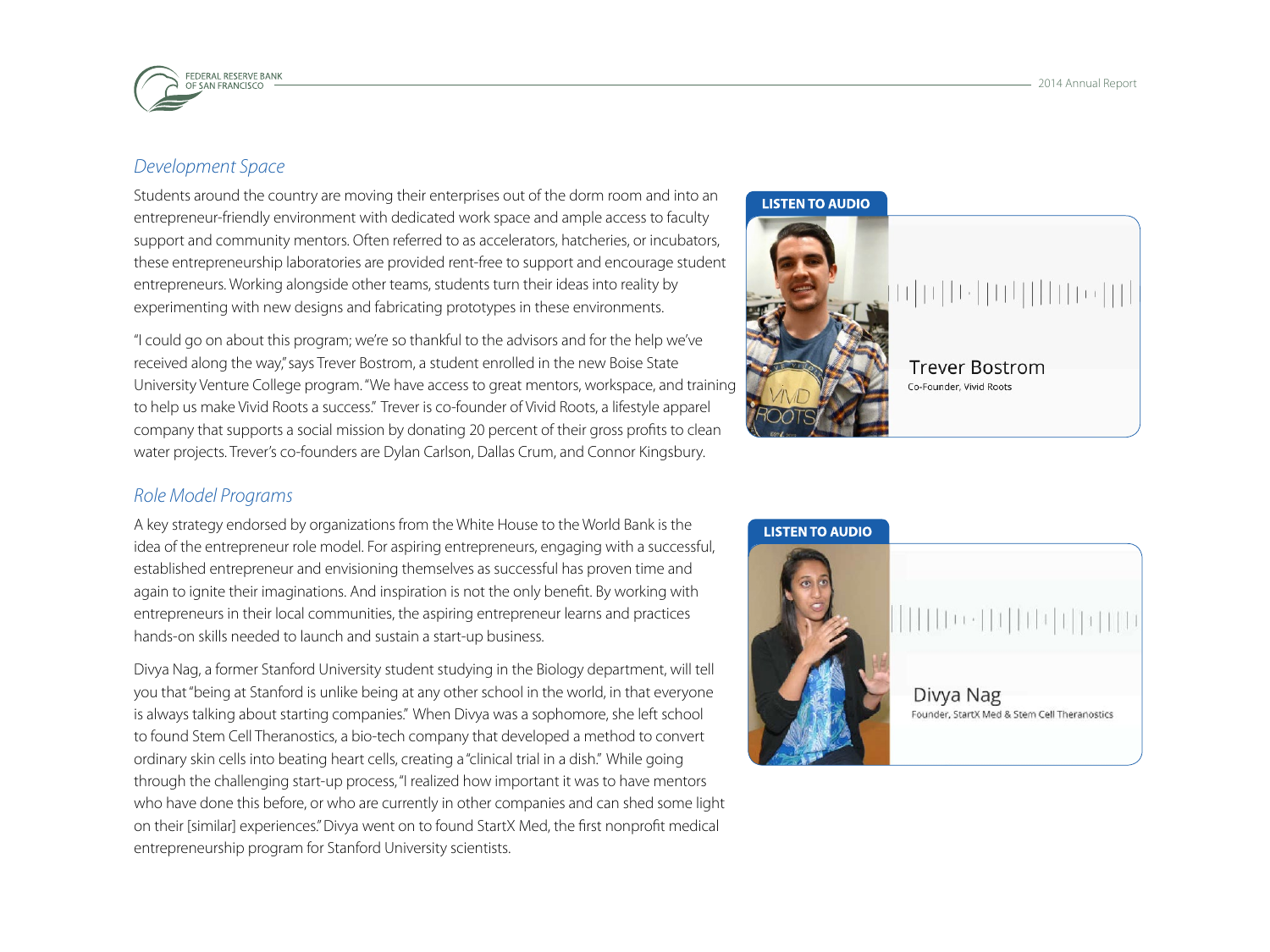

# Get the Ball Rolling

Whether an aspiring entrepreneur wants to hone an elevator pitch, earn a major, or find a specialty for an MBA, education programs in entrepreneurship can be found across the U.S., from the local community college to the most prestigious educational institutions in the country. Schools offer a variety of programs to their entrepreneurial students, often increasing their offerings over time, as the success of these efforts prove the value of investing in future entrepreneurs. There are three general levels of college or university involvement.

#### *Level One: The Basics*

At the most basic level, a school may simply offer a few courses in entrepreneurship, including credit and/or non-credit classes, online courses, and certificate programs. The offerings most often are found in the business department and are usually spearheaded by a passionate educator and a supportive administrator.

Fernando Santos, a former graffiti artist who was thinking of starting a business using his own designs, enrolled in one such class at Chabot Community College in Hayward, California. "I signed myself back up to school to further my education," he says. "I was looking through the catalog, and I saw this entrepreneurship course. I said to myself, 'This might be good for me; let me try it out.'" Santos went on to start Beast Oakland, a t-shirt company located in Oakland, California.

"My professor Miguel Colon would always tell us that, of the eight businesses he started, it was the ones that failed that taught him the most. And hey, I had six or seven shirt designs that failed before the one that took off, so I relate to that."

### *Level Two: A Campus Hub*

After offering a few entrepreneurial courses that prove popular and successful, many educational institutions establish an office of entrepreneurship or entrepreneurs' center, typically housed in the business, engineering, or science school. The center becomes the point of contact for students, faculty, and external partners looking for education, resources, and support. As the campus hub for entrepreneurship educational efforts, the center encourages collaboration across academic departments.



# 

Fernando Santos Founder, Beast Oakland

#### **LISTEN TO AUDIO**

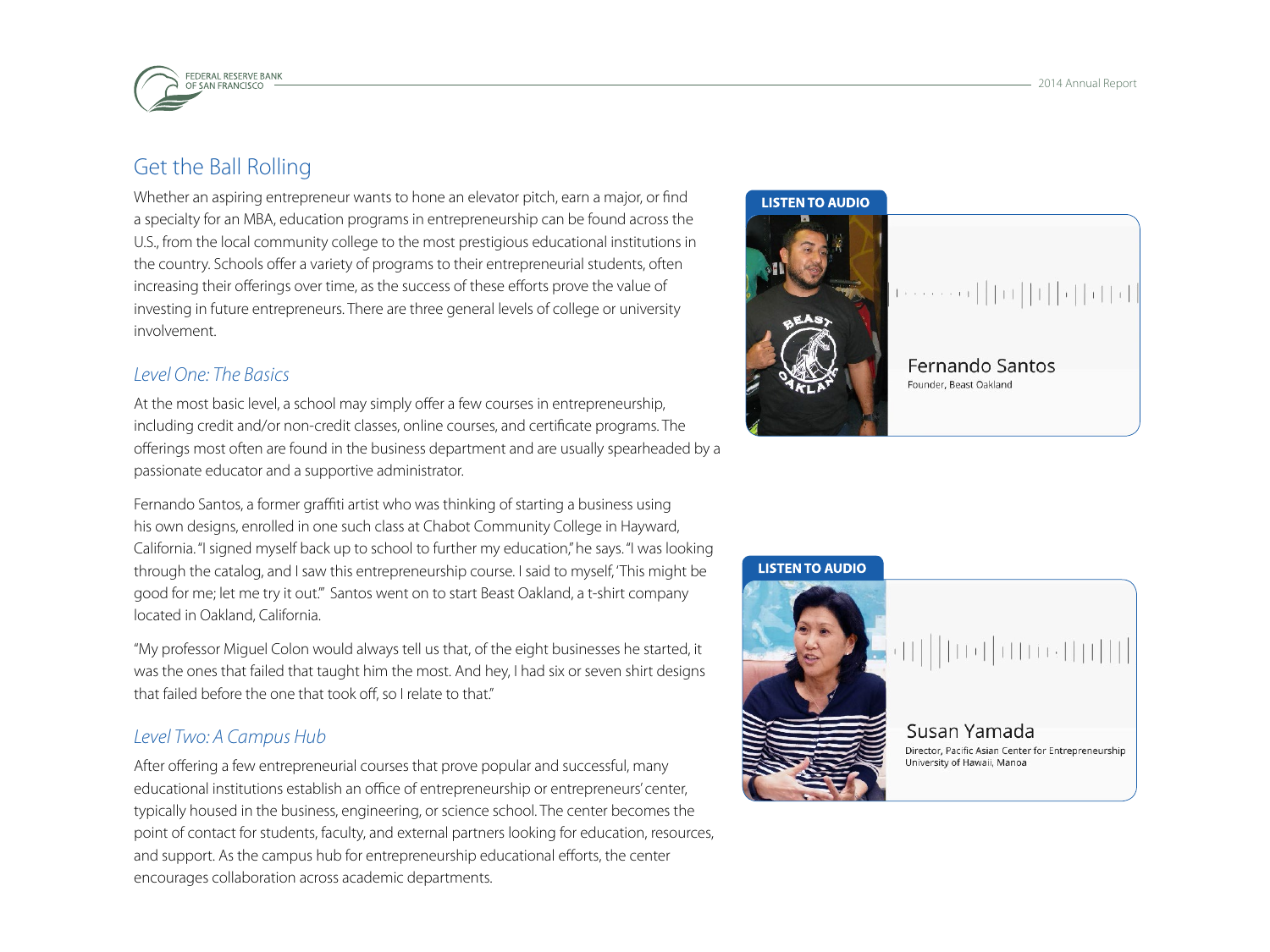

"I always say, business school students want to be entrepreneurs, but may not have a great idea. STEM (science, technology, engineering, math) students have great ideas, but they don't know anything about business. So a big part of what we do is bring those two populations together," says Susan Yamada, executive director of the University of Hawaii's Pacific Asian Center for Entrepreneurship.

The office of entrepreneurship also fosters relationships with established entrepreneurs in the local community and connects students with business and government enterprises. Schools with a program that have grown to Level Two have made a solid commitment to provide student entrepreneurs with the support services needed to organize and grow their budding enterprises.

#### *Level Three: Interdisciplinary Approach*

Schools at Level Three, where entrepreneurship principles are infused into a new, combined curriculum, have the most comprehensive programs for would-be entrepreneurs. These schools permit students to pursue a major in the subject of their choice while simultaneously teaching them how to build a business utilizing their particular specialty. This interdisciplinary approach allows students to pursue their passion and a promising career.

Mignon Fogarty, founder of the successful Quick and Dirty Tips podcast network and host of the popular weekly podcast, Grammar Girl, was hired to fill the new chair in Media Entrepreneurship in the Reynolds School of Journalism at the University of Nevada, Reno. She says her job is to "infuse an entrepreneurial mindset" throughout the journalism department and the broader university. "The best way to learn entrepreneurship is to do entrepreneurship," she points out. Fogarty teaches students media entrepreneurship utilizing her own experiences as an English major who launched a successful media company.

Level Three is the most complex and comprehensive model of entrepreneurship education. It fosters a creative mindset and spirit and establishes entrepreneurship education as a core value. Transcending the idea that the subject is only for business students and faculty, schools at Level Three provide opportunities for all would-be entrepreneurs, from engineering to fine arts.

#### **LISTEN TO AUDIO**



**Mignon Fogarty** Chair, Media Entrepreneurship University of Nevada, Reno

*". . . schools permit students to pursue a major in the subject of their choice while simultaneously teaching them how to build a business utilizing their particular specialty."*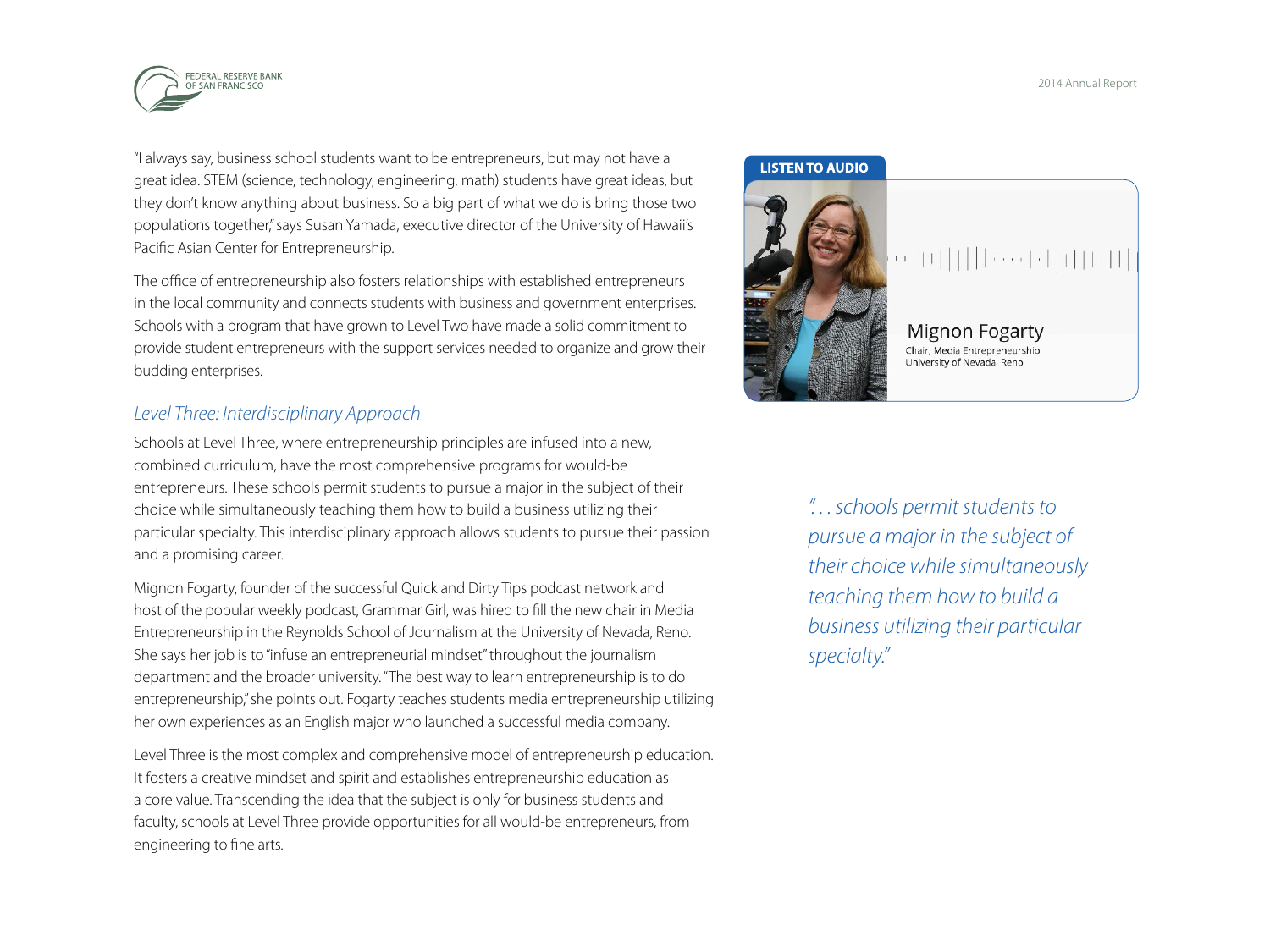

Level Three programs typically offer student competitions, development space for start-ups, and commercialization programs. At this level, opportunities for learning entrepreneurship are part of a comprehensive suite of university-wide, wrap-around services dedicated to bringing student ideas to market. Both Arizona State University, which continues to nurture Bosse Tools through its Edson Accelerator program, and Stanford University, which hosts StartX Med, are examples of this comprehensive approach.

# The Choice

Choosing whether to run with an entrepreneurial idea instead of attending college used to be a dilemma. So was having to choose between majoring in a subject you loved versus a subject likely to land you a good job after college. These tough decisions are not entirely eliminated, but the new discipline of entrepreneurship can help ease the difficulty by combining innovative and engaging options with a college education. Finding a program that fits into the plans of almost any aspiring entrepreneur is an exciting venture in itself, one that turns a difficult decision into an inspiring opportunity.

# For Further Reading

#### **Entrepreneurs featured in the essay**

Trever Bostrom – Co-Founder, [Vivid Roots](http://vividroots.com) [Boise State University](https://venturecollege.boisestate.edu)

Aaron Gagleard and Stephen Walden – Co-Founders, [Bosse Tools](http://bossetools.com) [Arizona State University](https://entrepreneurship.asu.edu) [Loyola Marymount University](http://admission.lmu.edu/academics/majors/entrepreneurship/)

Divya Nag, [medical entrepreneur](http://www.divyanag.com) – Founder, [StartX Med](http://startx.stanford.edu/med); Founder, [Stem Cell Theranostics](http://www.sctheranostics.com) **[Stanford University](http://www.gsb.stanford.edu/ces)** 

Fernando Santos – Founder, [Beast Oakland](http://www.beastoakland.com) [Chabot Community College](http://www.chabotcollege.edu/entr/certificates.asp)

 *"Finding a program that fits into the plans of almost any aspiring entrepreneur is an exciting venture in itself, one that turns a difficult decision into an inspiring opportunity."*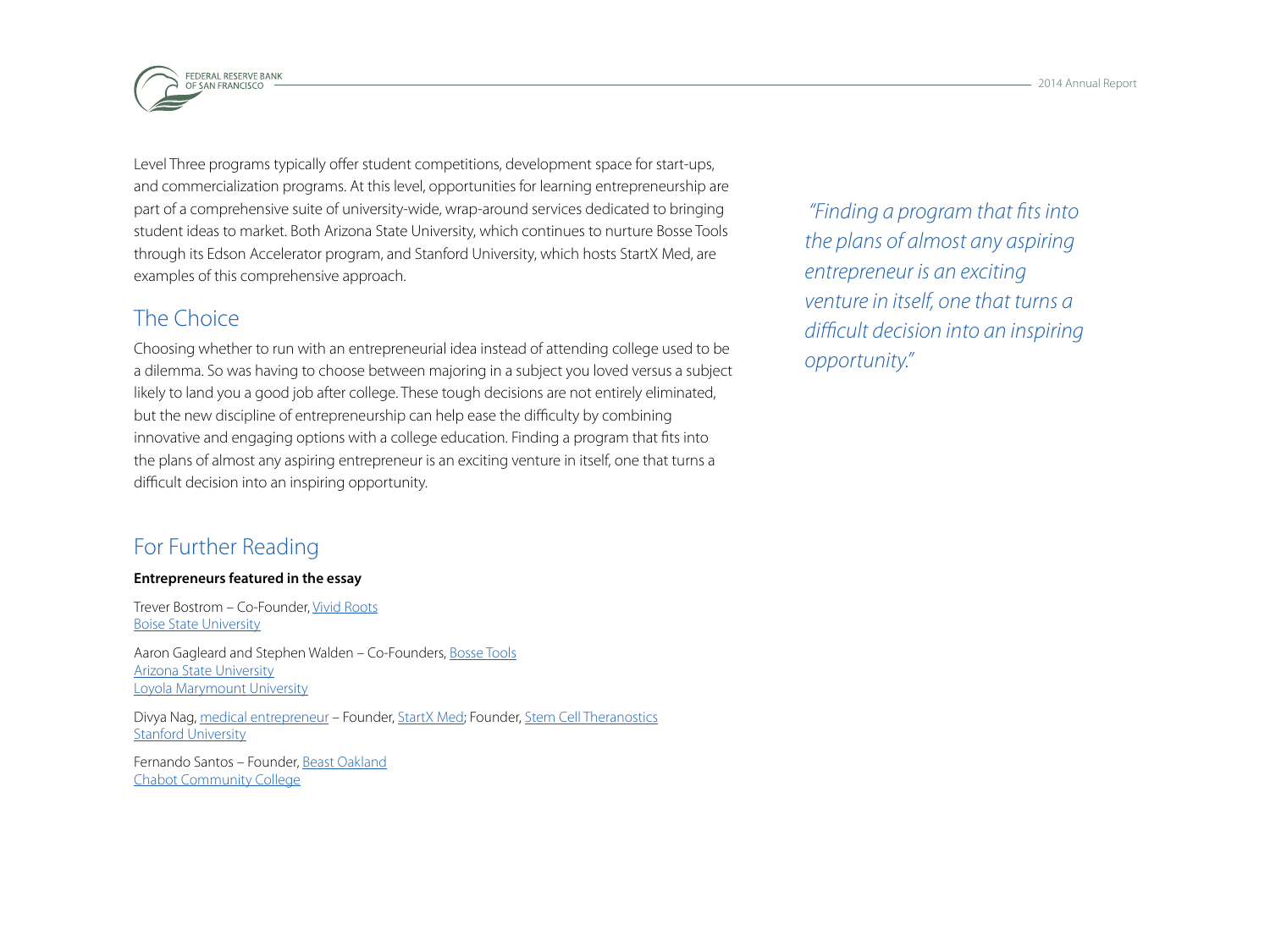

#### **Entrepreneurship Educators featured in the essay**

Mignon Fogarty – Chair, Media Entrepreneurship, [Donald W. Reynolds School of Journalism](http://journalism.unr.edu) [University of Nevada-Reno](http://www.unr.edu/degrees/entrepreneurship) [Grammar Girl Podcast](http://www.quickanddirtytips.com/grammar-girl)

Susan Yamada – Executive Director, [Pacific Asian Center for Entrepreneurship](http://pace.shidler.hawaii.edu) [University of Hawaii, Manoa](https://manoa.hawaii.edu)

#### **Articles and Reports**

Kauffman Foundation. 2008. "[Entrepreneurship in American Higher Education: A Report from the Kauffman Panel on Entrepreneurship Curriculum in Higher Education.](http://www.kauffman.org/~/media/kauffman_org/research reports and covers/2008/07/entrep_high_ed_report.pdf)"

Kuratko, Donald F. 2005. "[The Emergence of Entrepreneurship Education: Development, Trends, and Challenges](http://onlinelibrary.wiley.com/doi/10.1111/j.1540-6520.2005.00099.x/abstract)." Entrepreneurship Theory and Practice 29(5): 577-598.

Morris, Michael H., Donald F. Kuratko, and Jeffrey R. Cornwall. 2013. [Entrepreneurship Programs and the Modern University.](http://www.elgaronline.com/view/9781782544623.xml) Cheltenham, UK: Edward Elgar.

Office of Innovation and Entrepreneurship, Economic Development Administration, U.S. Department of Commerce. 2013. "[The Innovative and Entrepreneurial University:](http://www.eda.gov/pdf/The_Innovative_and_Entrepreneurial_University_Report.pdf)  [Higher Education, Innovation, and Entrepreneurship in Focus.](http://www.eda.gov/pdf/The_Innovative_and_Entrepreneurial_University_Report.pdf)"

Solomon, George T. 2014. "[The National Survey of Entrepreneurship Education: An Overview of 2012-2014 Survey Data.](http://www.nationalsurvey.org/files/2014KauffmanReport_Clean.pdf)" George Washington University Center for Entrepreneurial Excellence.

Torrance, Wendy E.F. 2013. ["Entrepreneurial Campuses: Action, Impact, and Lessons Learned from the Kauffman Campus Initiative.](http://www.kauffman.org/~/media/kauffman_org/research reports and covers/2013/08/entrepreneurialcampusesessay.pdf)" Ewing Marion Kauffman Foundation Research Paper.

Valerio, Alexandria, Brent Parton, and Alicia Robb. 2014. [Entrepreneurship Education and Training Programs around the World: Dimensions for Success](https://openknowledge.worldbank.org/handle/10986/18031). Washington, DC: World Bank.

World Economic Forum. 2009. ["Educating the Next Wave of Entrepreneurs: Unlocking Entrepreneurial Capabilities to Meet the Global Challenges of the 21st Century.](http://www.weforum.org/pdf/GEI/2009/Entrepreneurship_Education_Report.pdf)" Global Education Initiative.

#### **Educational Resources**

[College Navigator](https://nces.ed.gov/collegenavigator) (U.S. Department of Education)

[Interviews with Entrepreneurs](https://www.khanacademy.org/economics-finance-domain/entrepreneurship2/interviews-entrepreneurs) (Khan Academy)

[Invest in What's Next: Life After High School](https://www.investinwhatsnext.org/) (Federal Reserve Banks of Richmond and San Francisco)

There are many possibilities for your life after high school and lots of questions to consider along the way. What path is right for me? What do I stand to gain? What are my funding options for school? This interactive mini-course provides information and tools to help you answer these questions and more! Through three lessons you'll explore your options, budget for your future, and build a plan that's right for you. Get started on your way to investing in what's next!

[Young Entrepreneur Panel Discussion](https://www.youtube.com/playlist?list=PLqE5EIEUZpLLb8TlULUexNT-fGasGNM-U) (Federal Reserve Bank of San Francisco)